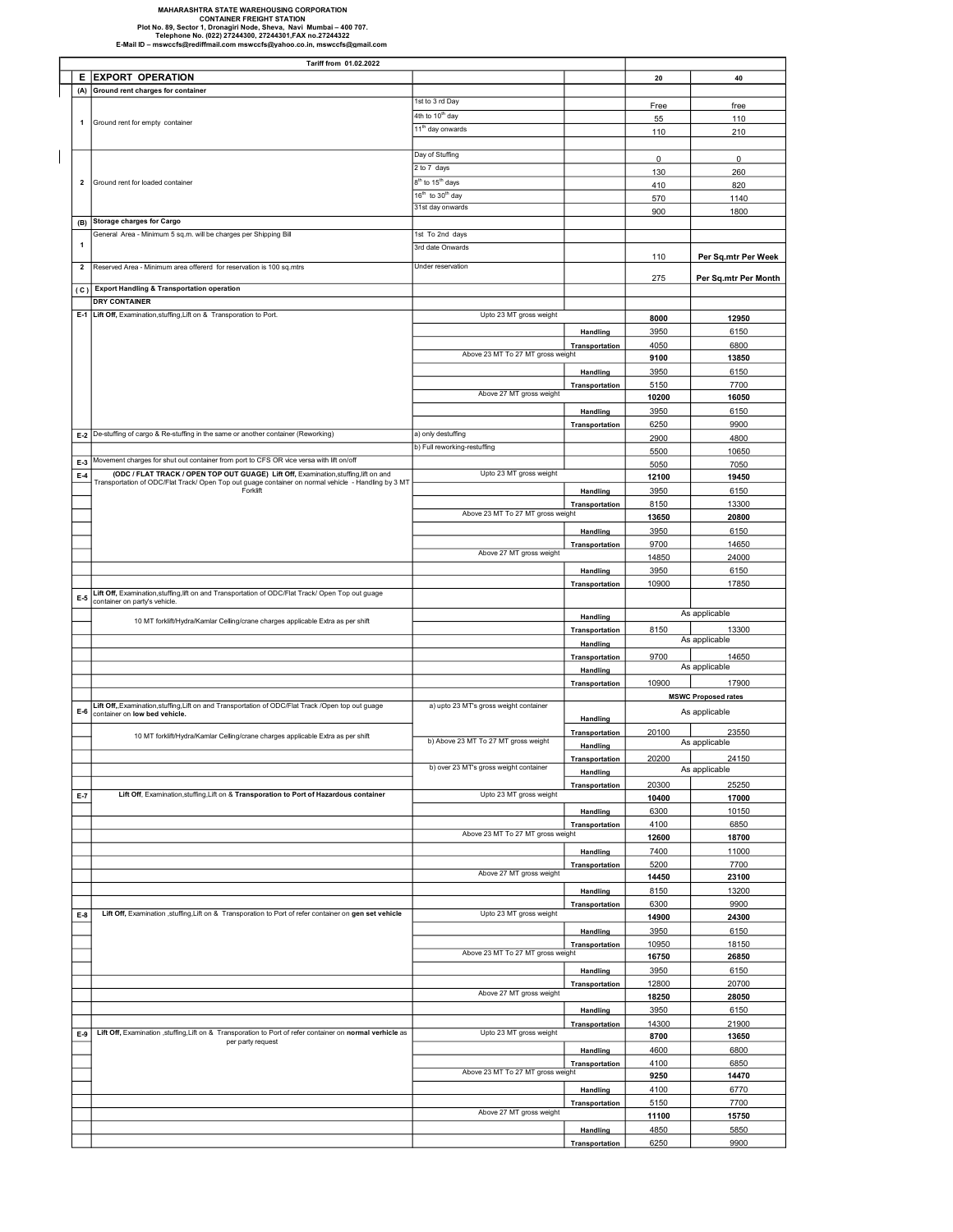|                         | Transporatation of empty container including Lift Off<br>E-10 to be paid by Party whereever required      | Toll charges has  a) Within 10 KMs radius of CFS         |                            | 2200          | 3550                       |
|-------------------------|-----------------------------------------------------------------------------------------------------------|----------------------------------------------------------|----------------------------|---------------|----------------------------|
|                         |                                                                                                           | b) 11-25 Kms radius of CFS Above 25 Kms                  |                            | 2950          | 4800                       |
|                         | E-11 Examination, Stuffing, Lift ON of General refer container on exporters identified vehicle            |                                                          |                            | 6200          | 11100                      |
| $E-12$                  | Lift Off, Examination, Lift ON, Movement of pre-stuffed container to Port                                 | a) upto 23 MT's gross weight container                   |                            |               |                            |
|                         |                                                                                                           | b) Above 23 MT To 27 MT gross weight                     |                            | 6200          | 8250                       |
|                         |                                                                                                           | b) over 23 MT's gross weight container                   |                            | 7050<br>7250  | 10000<br>10100             |
|                         | (D) EXPORT OTHER CHARGES                                                                                  |                                                          |                            |               |                            |
| $\mathbf{1}$            | Export doccumentation charges                                                                             |                                                          |                            | 350           | 700                        |
| $\overline{\mathbf{2}}$ | EXPORT CUSTOMS EXAMINATION                                                                                |                                                          |                            | 1100          | 2150                       |
| $\mathbf{3}$            | Locking charges                                                                                           |                                                          |                            | 100           | 100                        |
| $\boldsymbol{4}$        | Back to town Cargo (Subject to munimum Rs.300/-)                                                          |                                                          |                            | 15            | per QTL                    |
| 5                       | Amendment charges (Per Shipping bill)                                                                     |                                                          |                            | 250           | per SB                     |
| 6                       | Sealing charges for Open Top Out Guage                                                                    |                                                          |                            | 1600          | 3000                       |
|                         | <b>Export Factory Stuffed Containers and Self Seal Containers.</b>                                        |                                                          |                            |               | <b>MSWC Proposed rates</b> |
| 1)                      | Ground Rent for Loaded Containers -                                                                       | First 3 days                                             |                            | First 3 days  | Free                       |
|                         |                                                                                                           | 4th to 7 days                                            |                            | 140           | 280                        |
|                         |                                                                                                           | 8 <sup>th</sup> to 11 <sup>th</sup> days                 |                            | 220           | 440                        |
|                         |                                                                                                           | 12 <sup>th</sup> to 15 <sup>th</sup> days                |                            | 350           | 700                        |
|                         |                                                                                                           | 16 <sup>th</sup> to 30 <sup>th</sup> day                 |                            | 550           | 1100                       |
|                         |                                                                                                           | 31st onwards                                             |                            | 800           | 1600                       |
|                         |                                                                                                           |                                                          |                            |               |                            |
| 2)                      | Lift-off, Lift-on of the DRY loaded container and transportation from buffer yard to CY-JNPT              | Upto 23 MT gross weight                                  |                            | 5750          | 7450                       |
|                         |                                                                                                           |                                                          | Handling                   | 1400          | 2750                       |
|                         |                                                                                                           | Above 23 MT To 27 MT gross weight                        | Transportation             | 4350          | 4700                       |
|                         |                                                                                                           |                                                          | <b>Handling</b>            | 6150<br>1400  | 8300<br>2750               |
|                         |                                                                                                           |                                                          | Transportation             | 4750          | 5550                       |
|                         |                                                                                                           | Above 27 MT gross weight                                 |                            | 6600          | 9100                       |
|                         |                                                                                                           |                                                          | Handling                   | 1400          | 2750                       |
|                         |                                                                                                           |                                                          | Transportation             | 5200          | 6350                       |
| 3)                      | Lift-off, Lift-on of the REFER BUFFER CONTAINER and transportation from buffer yard to CY-JNPT            | Upto 23 MT gross weight                                  |                            | 12850         | 21300                      |
|                         |                                                                                                           |                                                          | Handling                   | 1400          | 2750                       |
|                         |                                                                                                           |                                                          | Transportation             | 11450         | 18550                      |
|                         |                                                                                                           | Above 23 MT To 27 MT gross weight                        |                            | 15000         | 24050                      |
|                         |                                                                                                           |                                                          | Handling<br>Transportation | 1400<br>13600 | 2750<br>21300              |
|                         |                                                                                                           | Above 27 MT gross weight                                 |                            | 16050         | 25950                      |
|                         |                                                                                                           |                                                          | Handling                   | 1400          | 2750                       |
|                         |                                                                                                           |                                                          | Transportation             | 14650         | 23200                      |
|                         | 4) Lift-off, Lift-on of the ODC ON LOW BED and transportation from buffer yard to CY-JNPT                 | Upto 23 MT gross weight                                  |                            | 19500         | 21300                      |
|                         |                                                                                                           |                                                          | Handling                   | 1400          | 2750                       |
|                         |                                                                                                           |                                                          | Transportation             | 18100         | 18550                      |
|                         |                                                                                                           | Above 23 MT To 27 MT gross weight                        |                            | 22000         | 26550                      |
|                         |                                                                                                           |                                                          | Handling<br>Transportation | 1400<br>20600 | 2750<br>23800              |
|                         |                                                                                                           | Above 27 MT gross weight                                 |                            | 22650         | 28250                      |
|                         |                                                                                                           |                                                          | Handling                   | 1400          | 2750                       |
|                         |                                                                                                           |                                                          | Transportation             | 21250         | 25500                      |
|                         |                                                                                                           |                                                          |                            |               |                            |
|                         | ry stuffed Self-sealed container (Buffer)                                                                 |                                                          |                            |               |                            |
|                         | Registration charges for sel e-sealed export containers                                                   |                                                          |                            | 650           | 1300                       |
|                         |                                                                                                           |                                                          |                            |               |                            |
|                         | Seal Charges                                                                                              |                                                          |                            | 100           | 100                        |
|                         |                                                                                                           |                                                          |                            |               | <b>MSWC Proposed rates</b> |
| Ш                       | <b>IMPORT OPERATION</b><br>(A) Ground rent charges for container                                          |                                                          |                            |               |                            |
| $\mathbf{1}$            | Ground rent for loaded container                                                                          | 1-3 days                                                 |                            | 550           | 1100                       |
|                         |                                                                                                           | $4-6$ days                                               |                            | 650           | 1300                       |
|                         |                                                                                                           | 7-9 days                                                 |                            | 900           | 1800                       |
|                         |                                                                                                           | 10-12 days                                               |                            | 1000          | 2000                       |
|                         |                                                                                                           | 13-15 days                                               |                            | 1100          | 2200                       |
|                         |                                                                                                           | 16-20 days                                               |                            | 1250          | 2500                       |
|                         |                                                                                                           | 21-30 days<br>31-60 days                                 |                            | 1400          | 2800                       |
|                         |                                                                                                           | 61 days onwards                                          |                            | 1600<br>2000  | 3200<br>4000               |
|                         |                                                                                                           |                                                          |                            |               |                            |
|                         | 2 Empty container arising out of CFS destuffing                                                           | 1 <sup>st</sup> day of destuffing                        |                            | $\mathbf 0$   | $\mathbf 0$                |
|                         |                                                                                                           | 2 <sup>nd</sup> to 10th day                              |                            | 60            | 120                        |
|                         |                                                                                                           | 11 <sup>th</sup> day onwards                             |                            | 90            | 180                        |
|                         |                                                                                                           |                                                          |                            |               |                            |
|                         | 3 Storage charges                                                                                         | 1 <sup>st</sup> Week                                     |                            | 110           |                            |
|                         | (per sq.mtr per week)                                                                                     | 2 <sup>nd</sup> to 4 <sup>th</sup> Week.                 |                            | 170           |                            |
|                         | Minimum of 6 sq.mtr per item will be charged<br><b>Reserved Area</b>                                      | 5 <sup>th</sup> week onwards<br><b>Under reservation</b> |                            | 230           |                            |
|                         |                                                                                                           |                                                          |                            | 250           | Per Sq.mtr Per Month       |
|                         | 4 Hub console cargo storage charges                                                                       | $1st$ Week                                               |                            |               | Free                       |
|                         | (per sq.mtr per week)                                                                                     | 2 <sup>nd</sup> to 4 <sup>th</sup> Week.                 |                            | 170           |                            |
|                         |                                                                                                           | 5 <sup>th</sup> week onwards                             |                            | 230           |                            |
| 5                       | Hub Console charges (Royalty)                                                                             |                                                          |                            | 5000          | 8000                       |
|                         | 6 Surcharge on Import container cleared after 60 days                                                     | LCL PER BL                                               |                            | 3000          |                            |
|                         |                                                                                                           | <b>FCL</b>                                               |                            | 8500          | 17000                      |
|                         | 7   "R" Scanning & additional movment charges                                                             |                                                          |                            | 4000          | 6500                       |
| 8                       | <b>FACILITY MAINTAINANCE CHARGES</b>                                                                      |                                                          |                            | 800           | 1500                       |
| 9                       | DOCUMENT PROCESSING CHARGES<br>10 FUEL & ENERGY CHARGES                                                   |                                                          |                            | 350<br>600    | 700<br>1200                |
|                         | 11 FACILITATION CHARGES                                                                                   |                                                          |                            | 4000          | 6000                       |
|                         | In case of SCI Import containers, the business facilitation charges will be Rs. 500/- per TEU additional. |                                                          |                            |               |                            |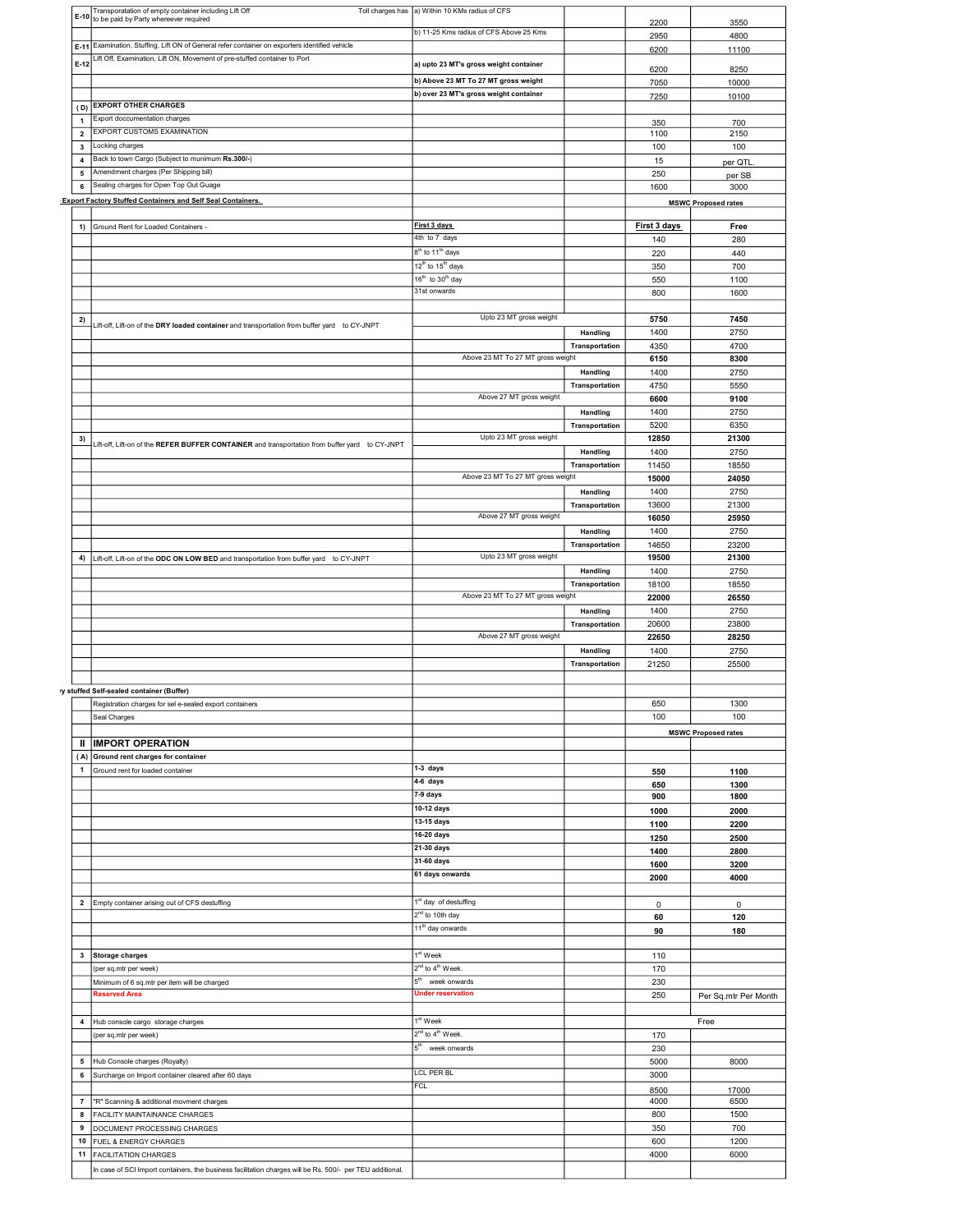|                         | In case of LCL loaded container Ground rent will be applicabile as mentioned                                                                                                                                |                                           |                            |              |                      |
|-------------------------|-------------------------------------------------------------------------------------------------------------------------------------------------------------------------------------------------------------|-------------------------------------------|----------------------------|--------------|----------------------|
|                         |                                                                                                                                                                                                             |                                           |                            |              |                      |
| (B)                     | Import handling & Transportation                                                                                                                                                                            |                                           |                            |              |                      |
|                         | <b>DRY CONTAINER</b>                                                                                                                                                                                        |                                           |                            |              |                      |
|                         |                                                                                                                                                                                                             | Upto 23 MT gross weight                   |                            | 9000         | 13600                |
| H                       |                                                                                                                                                                                                             |                                           |                            | 1240         | 2480                 |
|                         | Transportation of loaded container from container Yard JNPT/NSICT to CFS, Grounding & stacking the<br>container and Loading the same on party vehicle / placing the container for destuffing (for factory   |                                           | Handling                   |              |                      |
|                         | Destuffing)                                                                                                                                                                                                 | Above 23 MT To 27 MT gross weight         | Transportation             | 7760         | 11120                |
|                         |                                                                                                                                                                                                             |                                           |                            | 10800        | 16300                |
|                         |                                                                                                                                                                                                             |                                           | Handling                   | 1240         | 2480                 |
|                         |                                                                                                                                                                                                             |                                           |                            |              |                      |
|                         |                                                                                                                                                                                                             | Above 27 MT gross weight                  | Transportation             | 9560         | 13820                |
|                         |                                                                                                                                                                                                             |                                           |                            | 12500        | 19250                |
|                         |                                                                                                                                                                                                             |                                           | Handling                   | 1240         | 2480                 |
|                         |                                                                                                                                                                                                             |                                           |                            |              | 16770                |
|                         |                                                                                                                                                                                                             |                                           | Transportation             | 11260        |                      |
|                         |                                                                                                                                                                                                             |                                           |                            |              |                      |
|                         |                                                                                                                                                                                                             |                                           |                            |              | <b>MSWC EXISTING</b> |
| L <sub>2</sub>          | <b>HAZARDOUS</b>                                                                                                                                                                                            | Upto 23 MT gross weight                   |                            | 10500        | 16600                |
|                         |                                                                                                                                                                                                             |                                           |                            | 2740         | 5480                 |
|                         | Transportation of loaded container from container Yard JNPT/NSICT to CFS, Grounding & stacking the                                                                                                          |                                           | Handling                   |              |                      |
|                         | container and Loading the same on party vehicle / placing the container for destuffing (for factory                                                                                                         |                                           | Transportation             | 7760         | 11120                |
|                         | Destuffing)                                                                                                                                                                                                 | Above 23 MT To 27 MT gross weight         |                            | 12300        | 19300                |
|                         |                                                                                                                                                                                                             |                                           |                            |              |                      |
|                         |                                                                                                                                                                                                             |                                           | Handling                   | 2740         | 5480                 |
|                         |                                                                                                                                                                                                             |                                           | Transportation             | 9560         | 13820                |
|                         |                                                                                                                                                                                                             | Above 27 MT gross weight                  |                            | 14000        | 22250                |
|                         |                                                                                                                                                                                                             |                                           |                            | 2740         | 5480                 |
|                         |                                                                                                                                                                                                             |                                           | Handling                   |              |                      |
|                         |                                                                                                                                                                                                             |                                           | Transportation             | 11260        | 16770                |
|                         |                                                                                                                                                                                                             |                                           |                            |              |                      |
| $1-3$                   | ODC/FR/OPEN TOP (out guage)                                                                                                                                                                                 | Upto 23 MT gross weight                   |                            | 22050        | 23990                |
|                         |                                                                                                                                                                                                             |                                           |                            | 1240         | 2480                 |
|                         |                                                                                                                                                                                                             |                                           | Handling                   |              |                      |
|                         | Providing low bed trailer for Transportation of Import ODC container from container Yard JNPT/NSICT<br>to CFS, Grounding & stacking the container and Loading the same on party vehicle / placing the       |                                           | Transportation             | 20810        | 21510                |
|                         | container for destuffing (for factory Destuffing)                                                                                                                                                           | Above 23 MT To 27 MT gross weight         |                            | 22670        | 24910                |
|                         |                                                                                                                                                                                                             |                                           |                            |              |                      |
|                         |                                                                                                                                                                                                             |                                           | Handling                   | 1240         | 2480                 |
|                         |                                                                                                                                                                                                             |                                           | Transportation             | 21430        | 22430                |
|                         |                                                                                                                                                                                                             | Above 27 MT gross weight                  |                            | 23300        | 25580                |
|                         |                                                                                                                                                                                                             |                                           |                            |              |                      |
|                         |                                                                                                                                                                                                             |                                           | Handling                   | 1240         | 2480                 |
|                         |                                                                                                                                                                                                             |                                           | Transportation             | 22060        | 23100                |
|                         |                                                                                                                                                                                                             |                                           |                            |              |                      |
| H <sub>4</sub>          | <b>REFFER</b>                                                                                                                                                                                               | Upto 23 MT gross weight                   |                            | 11350        | 18250                |
|                         |                                                                                                                                                                                                             |                                           |                            |              |                      |
|                         |                                                                                                                                                                                                             |                                           | Handling                   | 1240         | 2480                 |
|                         | Providing GENSET vehicale for transportation of loaded container from container Yard JNPT/NSICT to<br>CFS, Grounding & stacking the container and Loading the same on party vehicle / placing the container |                                           | Transportation             | 10110        | 15770                |
|                         | for destuffing (for factory Destuffing)                                                                                                                                                                     | Above 23 MT To 27 MT gross weight         |                            | 12550        | 20550                |
|                         |                                                                                                                                                                                                             |                                           |                            |              |                      |
|                         |                                                                                                                                                                                                             |                                           | Handling                   | 1240         | 2480                 |
|                         |                                                                                                                                                                                                             |                                           | Transportation             | 11310        | 18070                |
|                         |                                                                                                                                                                                                             | Above 27 MT gross weight                  |                            | 13750        | 22850                |
|                         |                                                                                                                                                                                                             |                                           |                            |              |                      |
|                         |                                                                                                                                                                                                             |                                           |                            |              |                      |
|                         |                                                                                                                                                                                                             |                                           | Handling                   | 1240         | 2480                 |
|                         |                                                                                                                                                                                                             |                                           | Transportation             | 12510        | 20370                |
| $1-5$                   | DESTUFFING CHARGES OF LOADED CONTAINER                                                                                                                                                                      |                                           |                            |              |                      |
|                         | Destuffing the loaded container and loading the cargo on the parties vehicle. by means of mechanical                                                                                                        |                                           |                            |              |                      |
|                         | handling equipment/mannualy & stacking the empty container in the yard.                                                                                                                                     |                                           |                            | 4150         | 5950                 |
|                         |                                                                                                                                                                                                             |                                           |                            |              |                      |
| $1-6$                   | <b>TANK CONTAINER</b>                                                                                                                                                                                       | a)TANK (GENERAL)                          | Handling                   | 1240         | 2480                 |
|                         |                                                                                                                                                                                                             |                                           | Transportation             | 10560        | 21120                |
|                         | Transportation of loaded container from container Yard JNPT/NSICT to CFS, Grounding & stacking the                                                                                                          |                                           |                            |              |                      |
|                         | container and Loading the same on party vehicle                                                                                                                                                             | b) TANK (HAZARDOUS)                       |                            |              |                      |
|                         |                                                                                                                                                                                                             |                                           | Handling                   | 1240         | 2480                 |
|                         |                                                                                                                                                                                                             |                                           | Transportation             | 15840        | 31680                |
| (C)                     | <b>IMPORT CUSTOM EXAMINATION</b>                                                                                                                                                                            |                                           |                            |              |                      |
| $\mathbf{1}$            | <b>Customs Examinations of FCL containers- (Non RMS)</b>                                                                                                                                                    | a) Less than or equal to 25 % examination |                            |              |                      |
|                         |                                                                                                                                                                                                             |                                           |                            | 1000         | 2000                 |
|                         |                                                                                                                                                                                                             | b) More than 25 % examination             |                            | 3250         | 6500                 |
| $\overline{\mathbf{2}}$ | Custom examination charges for LCL Cargo                                                                                                                                                                    | Rs.150/- will be levied against each BL   |                            |              | 150                  |
|                         |                                                                                                                                                                                                             |                                           |                            |              |                      |
|                         |                                                                                                                                                                                                             |                                           |                            |              |                      |
|                         |                                                                                                                                                                                                             |                                           |                            |              | <b>MSWC EXISTING</b> |
| Ш                       | <b>DPD OPERATIONS</b>                                                                                                                                                                                       |                                           |                            |              |                      |
| $D-1$                   |                                                                                                                                                                                                             | Upto 23 MT gross weight                   |                            | 9000         | 13600                |
|                         |                                                                                                                                                                                                             |                                           |                            | 1240         | 2480                 |
|                         | Providing Road vehcle at Container Yardf JNPT/NSICT/GTI/BMCT and taking over normal DPD                                                                                                                     |                                           | Handling                   |              |                      |
|                         | containers on the vehciles.                                                                                                                                                                                 |                                           | Transportation             | 7760         | 11120                |
|                         |                                                                                                                                                                                                             | Above 23 MT To 27 MT gross weight         |                            | 10800        | 16300                |
|                         |                                                                                                                                                                                                             |                                           | Handling                   | 1240         | 2480                 |
|                         |                                                                                                                                                                                                             |                                           |                            |              |                      |
|                         |                                                                                                                                                                                                             |                                           | Transportation             | 9560         | 13820                |
|                         |                                                                                                                                                                                                             | Above 27 MT gross weight                  |                            | 12500        | 19250                |
|                         |                                                                                                                                                                                                             |                                           | Handling                   | 1240         | 2480                 |
|                         |                                                                                                                                                                                                             |                                           |                            |              |                      |
|                         |                                                                                                                                                                                                             | Upto 23 MT gross weight                   | Transportation             | 11260        | 16770                |
|                         | D-2 REFFER                                                                                                                                                                                                  |                                           |                            | 11350        | 18250                |
|                         |                                                                                                                                                                                                             |                                           | Handling                   | 1240         | 2480                 |
|                         | Movement of Loaded container from JNPORT NCICT/GTI/BMCT to MSWC CFS for reefer container                                                                                                                    |                                           |                            |              |                      |
|                         | without 'R' scanning                                                                                                                                                                                        | Above 23 MT To 27 MT gross weight         | Transportation             | 10110        | 15770                |
|                         |                                                                                                                                                                                                             |                                           |                            | 12550        | 20550                |
|                         |                                                                                                                                                                                                             |                                           | Handling                   | 1240         | 2480                 |
|                         |                                                                                                                                                                                                             |                                           | Transportation             | 11310        | 18070                |
|                         |                                                                                                                                                                                                             | Above 27 MT gross weight                  |                            | 13750        | 22850                |
|                         |                                                                                                                                                                                                             |                                           |                            |              |                      |
|                         |                                                                                                                                                                                                             |                                           | Handling                   | 1240         | 2480                 |
|                         |                                                                                                                                                                                                             |                                           | Transportation             | 12510        | 20370                |
| $D-3$                   |                                                                                                                                                                                                             | Upto 23 MT gross weight                   |                            | 9000         | 13600                |
|                         |                                                                                                                                                                                                             |                                           |                            |              |                      |
|                         | Movemwent of ODC Container from JNPORT terminal to MSWC CFS on normal vehicle                                                                                                                               |                                           | Handling<br>Transportation | 1240<br>7760 | 2480<br>11120        |